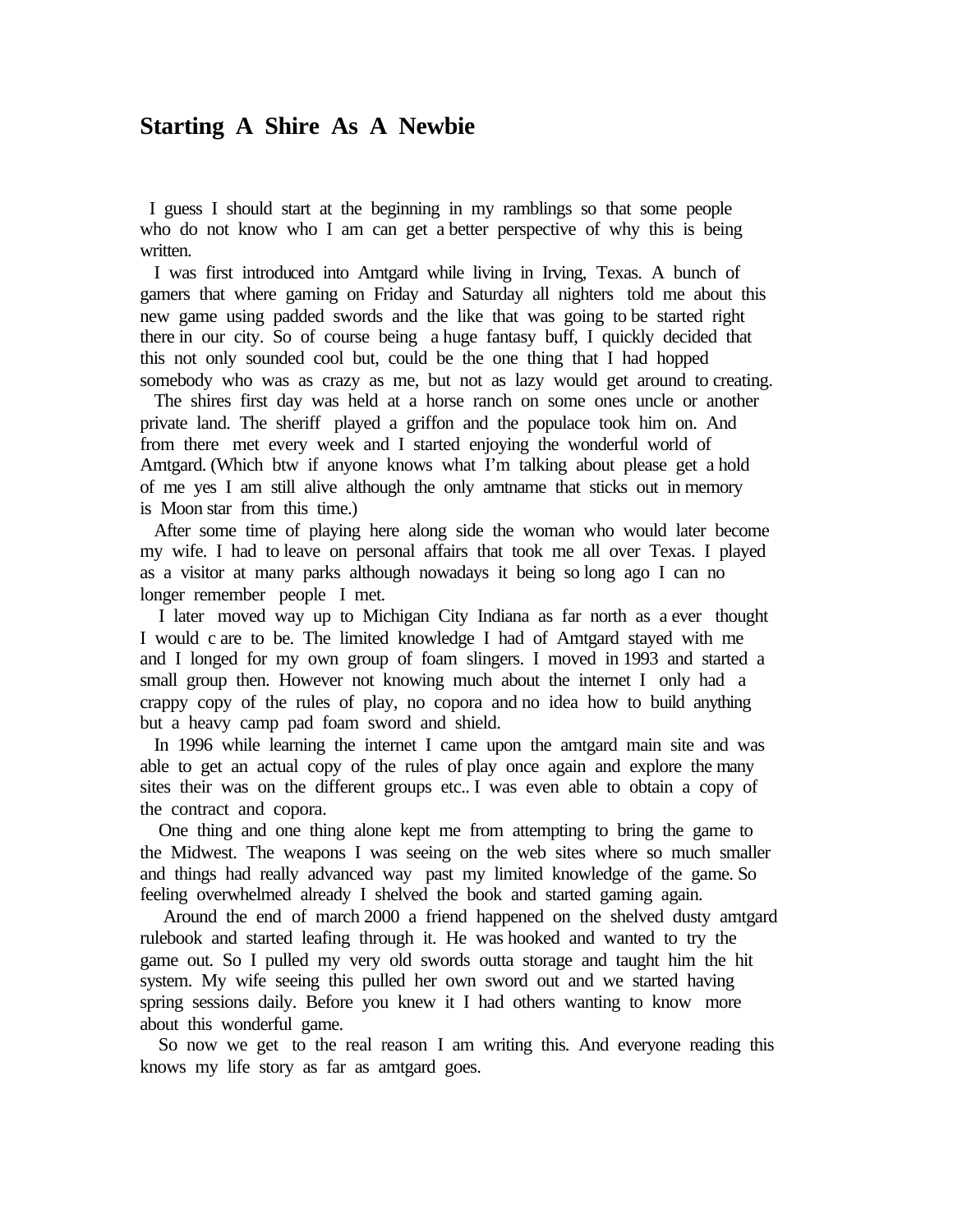Here I am with people wanting to play a game and looking to me to lead them and get it al set up. So I turned to the Internet to look for help. Their I find that only 30 miles away excsists a shire known as Crusaders Cove who is apart of A Duchy called the Rising Winds. After many times of trying to contact the names listed on the amtatlas and getting no actual real people to talk to I tried to go out to this park to see what I could learn. I mean why start a park if ones semi close enough to play at. I went for three weeks in a row only to find that there was no amtgard going on. (unknown to me they had changed locations and never updated anything.)

 SO I decided since I could find no actual presence of amtgard anywhere close. ( And I know a lot of the gaming community in the Midwest it seemed someone would have known of this game if it was being played here) I decided to go ahead and send in the contract and a letter asking the BL B.O.D. questions. (or whoever answered their mail.)

 Meanwhile I had 6 people dying to start t his game. So I wrote up a waiver had them all sign it and set up a weekly game at a local park. One problem we had was weapons. Knowing little about modern construction I decided to make them how I knew. So I set up an entire week where we met in the evening for a couple of hours to make weapons.

 Heavy swords that stung. Throwing daggers that looked like tear gas canisters and crappy garb came out of these meetings. But I was confident that we would be ok as soon as we received answers to our questions from BL.

 Around the middle to end of June 2000 I received a response finally. With this response was a letter answering some of my questions. Some I will be honest where not what I wanted to hear but others where helpful and gave me some insight as to what needed to be done. A sample sign in sheet was one of the things sent along with a more current contract for me to get notarized etc and send back of course retaining our original contract date. The excitement quickly wore off and I called the number and spoke to Dame Gwyene, I believe it was , at length concerning many more questions I had

 Later that same night after the full weight of the monster I had started here started to crash around me my phone rang. It was a citizen of the shire I had attempted to contact in our neighboring city and he invited me to come check them out. Talking about timing, I jotted down the directions and also asked a bunch of questions. This was the first time I found out that other groups still held strong in the Midwest and where under the common cause of the Rising Winds. I shrugged this off and was just happy to be able to go see first hand what I needed to know and what we needed to start doing. So much was running though my mind about this visit.

 The Day finally dawned and me and two others from our park went to visit. Needless to say I left with nothing except a feeling of defeat.

 Two people came to our shire as visitors. I had set our park up on the atlas and it paid of right away. Squire Trevor and Man At Arms Margaret cam and paid us a visit. After a few short e-mails (lengthy on my part) they brought the new lighter weapons teknowledgy and other teachings to us. Sometimes I think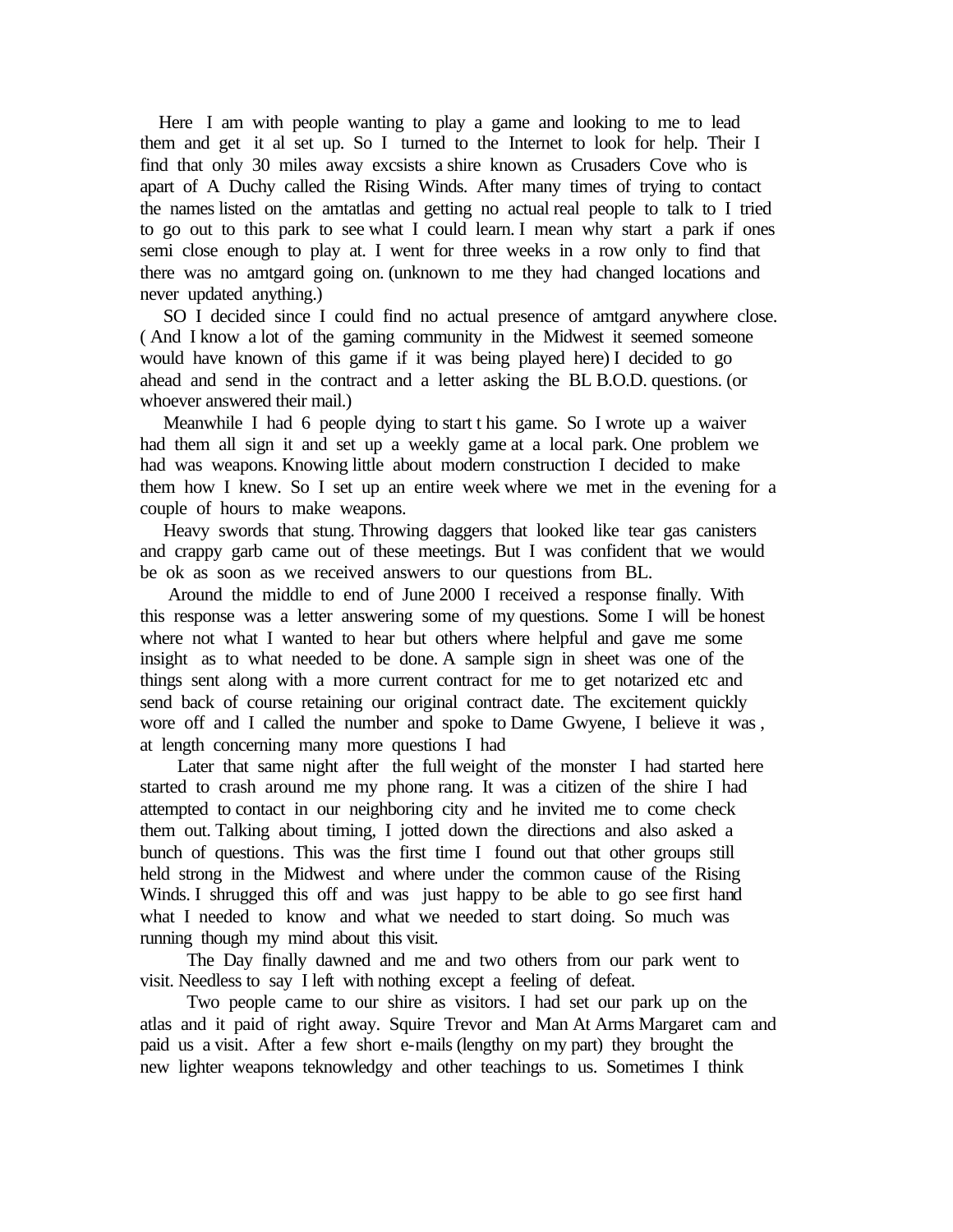about all those I asked for help and received nothing and I thank the gods for these two. Their one visit dawned the true day of our shire.

 Now almost 8 months in we have been too big Rising Winds events and have not only gotten a real park put together but we are signing in almost triple our original numbers already. We are on very good standings with all of our neighbors and with the city we play in. We do demos and are constantly publicly aware doing food drives etc… or our community.

 We are still a freehold although we are hoping to be apart of the Rising winds Family . Who are not only great people, but who for the most part have put a great impression on the Midwest . Combining in strength the weaker groups and giving all of us up here great big events , and awesome leadership and knowledge.

Tips for the Newbie Sheriff

1. The internet is a great tool the mailing lists, amtgard main site are a must for all starting groups who are more detached from larger groups.

2. The Amtatlas is a great resource, don't only list your park but maintain the contact information so that others can get a hold of you.

3. Organize all your records into a file box with files. Keep waivers and a contact application on file for all members.(we have a separate file for each member)

4. Garb is essential to all begging members of a shire. Make your group look good from the start and you'll not only feel better but you'll gain in membership faster.

5. Let everyone be part of the work. A sheriff who is a founder has a huge workload to start with. Be careful not to let the park become a political power game. Ask for ready volunteers continuously and keep people feeling like they are apart of more than just the fighting.

- 6. Feasts are great. This binds a group more than just slinging foam. We feast at least BI monthly whether it be pot luck sandwiches to actual cooked meals. And the comradeship has improved 100% because of it. Of course this has lessened some now that our park has grown and we try to be more elaborate with it now.
- 7. Find the closest bigger group if available and attend one of their coronations as a park. Not only will you learn a lot but you will have a blast. Amtgardians who go to an event are usually totally hooked afterwards.
- 8. Funds for a starting group are terribly low. And feasts, copies etc can be expensive. Fundraisers are another great way to keep moral up, recruit and have fun. Just think a car wash in full garb.
- 9. Be attentive to your park feel out every person and get to know whoever possible. Welcome every person as an old friend in the begging and you'll get more newbies.
- 10. Is community sensitive doing some small things as a group for your community. A lot of people (especially in certain parts of the country) are wary